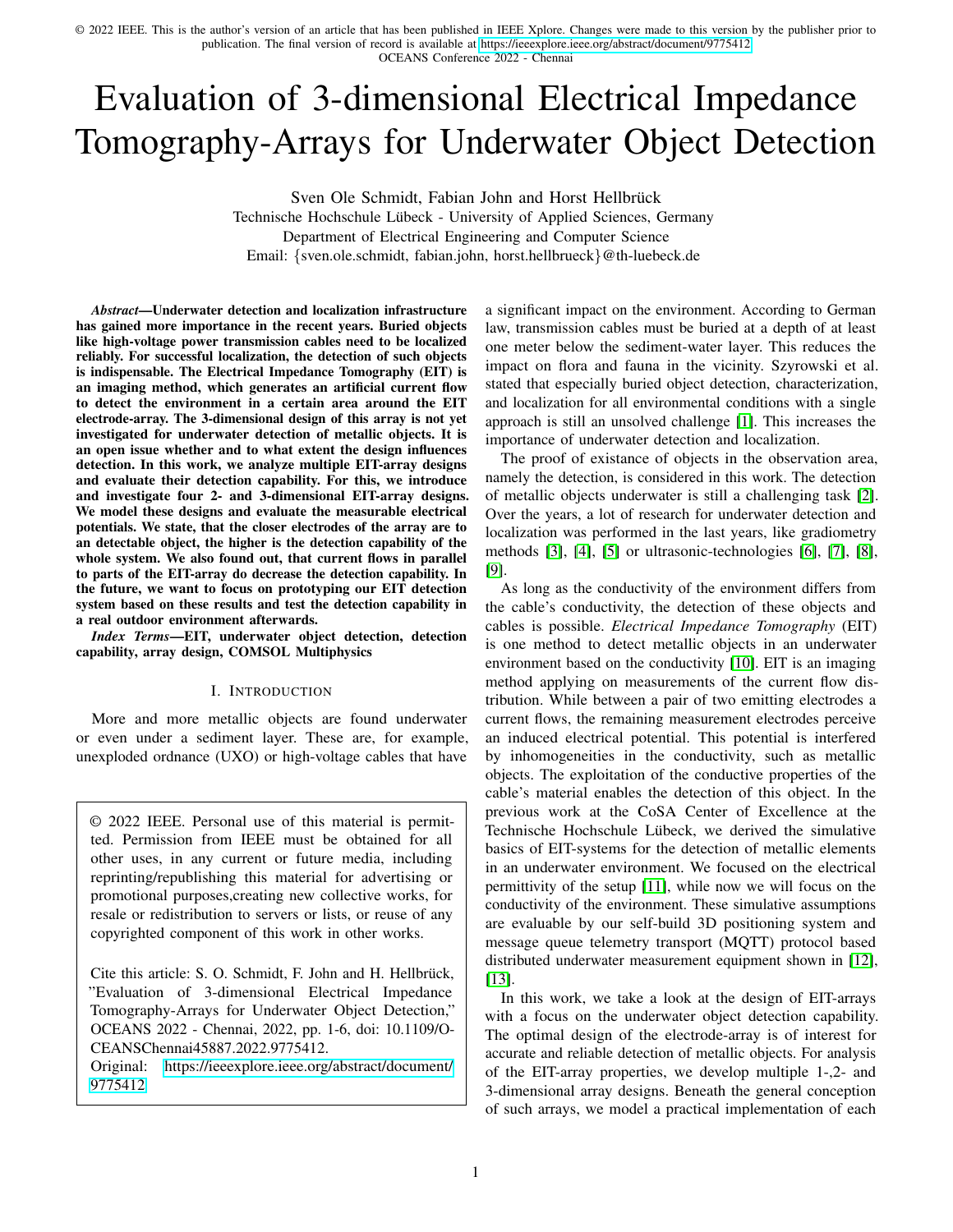OCEANS Conference 2022 - Chennai

design case and analyzed the behavior by simulation. To create a realistic simulation environment, we perform the evaluation in an underwater scenario similar to our laboratory aquarium.

The contributions are as follows:

- We derive four self-designed 2- and 3-dimensional EITarray designs.
- We model an EIT-system with split arrays for current emission and potential measurement
- We analyze the EIT-arrays with modeled simulations of a metallic object in a laboratory underwater environment.
- We evaluate the object detection capability of these EITarrays with our new metric, the distance of electrical potential  $d_{des}$ .

The rest of the paper is organized as follows. In Section II, we depict the general functionality of EIT and focus on its advantages in the field of underwater object detection. Section III introduces our concept to design the EIT electrodes in 1-,2- and 3-dimensional arrays. We will also focus on the advantages of the single designs. In Section IV, we introduce the evaluation setup and compare the single array design among themselves with respect to their detection capability. Section V concludes the paper and gives a short outlook on future work.

# II. ELECTRICAL IMPEDANCE TOMOGRAPHY FOR UNDERWATER OBJECT DETECTION

Electrical Impedance Tomography (EIT) is a method to construct an image of the observation area by analyzing the measured electrical conductivity inside this area. Each EITarray consists of multiple electrodes, as shown in Figure 1.



Fig. 1: General concept of EIT systems

In the following, we differ between the *emitting electrodes* and the *measurement electrodes*. A set of two emitting electrodes are provided with a variable current of a self-defined arbitrary waveform. While one of these emitting electrodes is loaded by the current  $I_1(t)$ , the second electrode of the set is provided with a phase-shifted version of this current at the same time  $I_2(t) = I_1(t) \cdot e^{(j \cdot 180^\circ)} = -I_1(t)$ . This is needed to prevent bias current. The emitting electrodes are displayed in Figure 1 in red and blue, respectively. The measurement electrodes perceive the induced electrical potentials (in Figure 1: depicted in yellow). Additionally, we installed a *reference electrode*, which is connected to ground potential of the measurement setup (depicted in gray). To avoid reference differences of the electrical potentials of the measurement electrodes, all electrodes are grounded wrt. this reference electrode.

For complex imaging of the observation area, multiple combinations of the emitting electrodes are chosen. So successively, the electrodes which emit the current change, while the remain electrodes perceive the electrical potentials. The derivation of the conductivities is made possible by algorithms focusing on inverse problems (For further literature on this field, we recommend [14] of Kolehmainen et al.). The determination of the conductivity areas inside the observation area enables the ability of detection of metallic objects.

Since the arrangement of the EIT-array's electrodes influence this observation area, we assume that it also influences the detection capabilities. In the upcoming section, we will focus on the design of EIT-arrays.

## III. DESIGN OF THE EIT-ARRAYS

After explaining the general concept of EIT for object detection, we will now introduce the developed EIT-array designs evaluated in the subsequent Section IV.

To arrange an EIT-array, the position of the electrodes is of interest. The larger the covered area of the electrodes, the larger the observation area. But as stated in [10], with a constant number of measurement electrodes, a larger covered area decreases the resolution of the observation area's image provided by the EIT analysis.

General design concepts for 1-, 2- and 3-dimensional EITarrays are shown in Figure 2.

As shown in Figure 2 Subplot (a) the 1-dimensional case only covers a line of electrodes. Although this array is easy to set up and takes up little space, measurements of the electrodes does not include information of the observation area in the  $y-$  or  $z-$  direction, since all electrodes have the same  $y-$  and z−coordinate.

The subplots of (b) depict 2-dimensional EIT-arrays. In subplot (b1) a plane of electrodes is created, while the design of subplot (b2) consists of two 1-dimensional arrays, which are perpendicular to each other. Even though two directions are covered by both designs, one direction each is not covered (subplot (b1):  $z$  not covered, subplot (b2):  $y$  not covered), since all measurement electrodes share the same respective coordinate. If the analysis of the missing direction is not of interest, this design offers a low setup due to its 2-dimensional plane.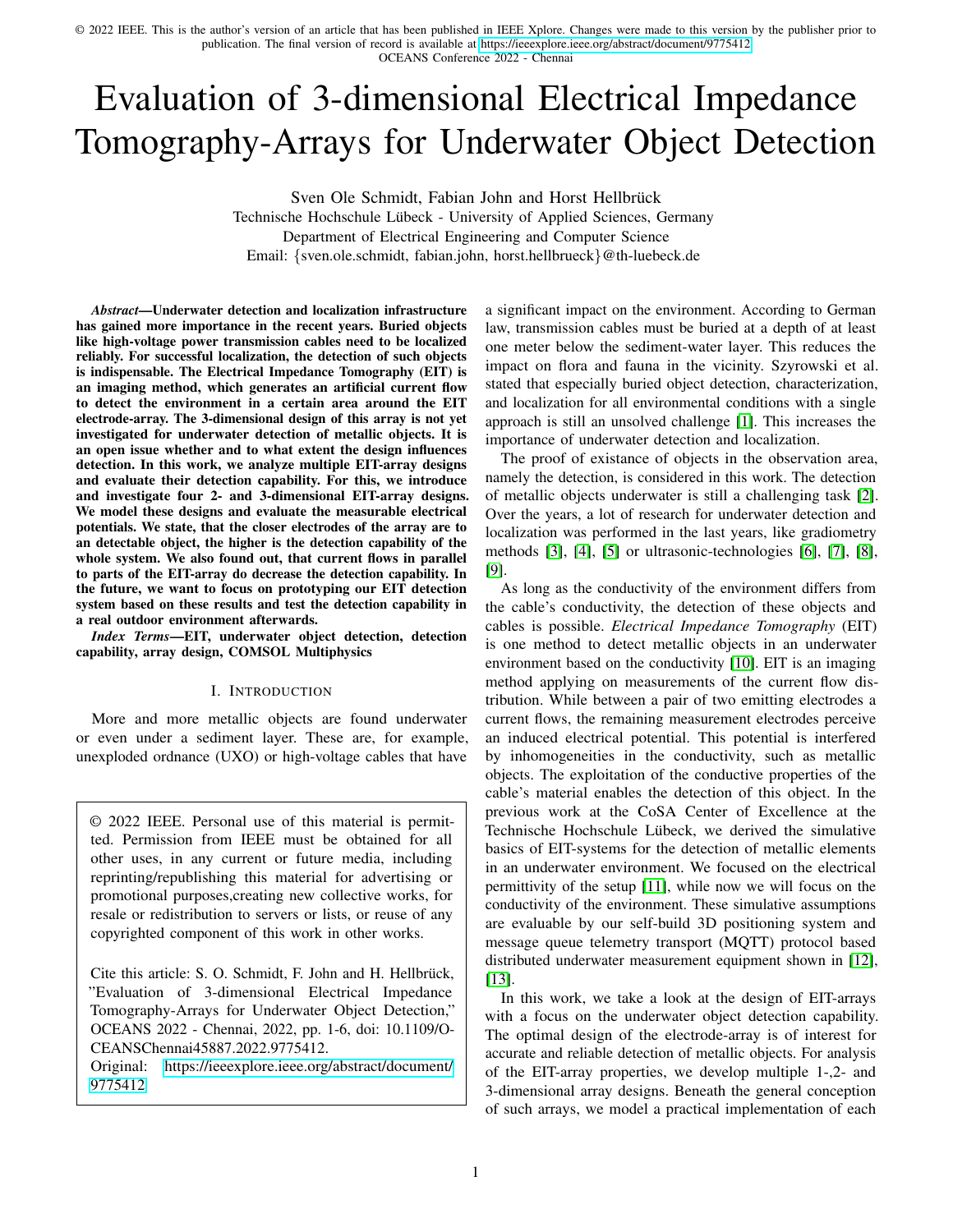

Fig. 2: Design concepts for 1-, 2- and 3-dimensional EIT-arrays.

The design of the subplots (c) introduce three 3-dimensional designs. While subplot (c1) and (c2) both include two planes of electrodes, subplot (c3) depicts a design with three planes. In (c1), the planes are installed perpendicular to each other. This design enables the measurement of electrical potentials in a certain depth defined by the planes width. In (c2), the planes are parallel to each other, which is assumed to focus on the observation area on the space between the planes, while also elements close to the plane edges are perceptable. The design of (c3) combines the previous ideas. In contrast to (c2) another plane of measurement electrodes is added, which caps the observation area in positive z-direction. Therefore the observation area is nearly framed by the electrodes. For the 3-dimensional case, all three designs contain electrodes with different positions in x-, y- and z-directions. While the set up is complex compared to the 1- and 2-dimensional case, the electrodes are able to measure the potential in all three dimensions.

For the following evaluation of the designs in Section IV, we will focus on the 2- and 3-dimensional designs (b1), (c1),  $(c2)$  and  $(c3)$ .

## IV. EVALUATION OF THE EIT-ARRAY DESIGNS

In this section, we will first present our evaluation setup and subsequently describe results for the single EIT-array designs.

#### *A. Evaluation Setup*

The aim of this work is to compare the object detection capability of the EIT-array designs. For evaluation, we modeled an underwater environment which is similar to our laboratory aquarium. Figure 3 depicts this environment. The modeling of the environment as well as the calculation of the electrical potentials is done with the software *COMSOL Multiphysics*. The model is based on our previous work in [11], which validated this model with an analytical approach. For the simulation environment and results, we refer to the repository<sup>1</sup>.



Fig. 3: Modeled underwater environment for simulation of the EIT-array designs.

The environment has the dimension of  $x = 0.585$  m,  $y = 0.79$  m and  $z = 0.82$  m filled with sea water to model a realistic underwater environment. We assume a electrical conductivity of  $\sigma_w = 4$  S/m and a relative permittivity of  $\varepsilon_w = 81$  [15]. The coordinate system's origin for the following positioning is set to the corner of this environment.

Also, a cylinder with metallic conductive properties is integrated into the model of the underwater environment. This object must be detected in the following. The cylinder represents a copper conductor that has an influence on the propagation of the current flow in the water. The dimensions of the conductor are based on a copper rod that has already been used for measurements in our laboratory environment. We defined an electrical conductivity of  $\sigma_c = 60 \cdot 10^6$  S/m and relative permittivity of  $\varepsilon_c = 1$  to realistically represent its electrical properties. The center of the cylinder footprint is

<sup>1</sup>[https://git.mylab.th-luebeck.de/sven.ole.schmidt/](https://git.mylab.th-luebeck.de/sven.ole.schmidt/eit-array-comparison-for-object-detection) [eit-array-comparison-for-object-detection](https://git.mylab.th-luebeck.de/sven.ole.schmidt/eit-array-comparison-for-object-detection)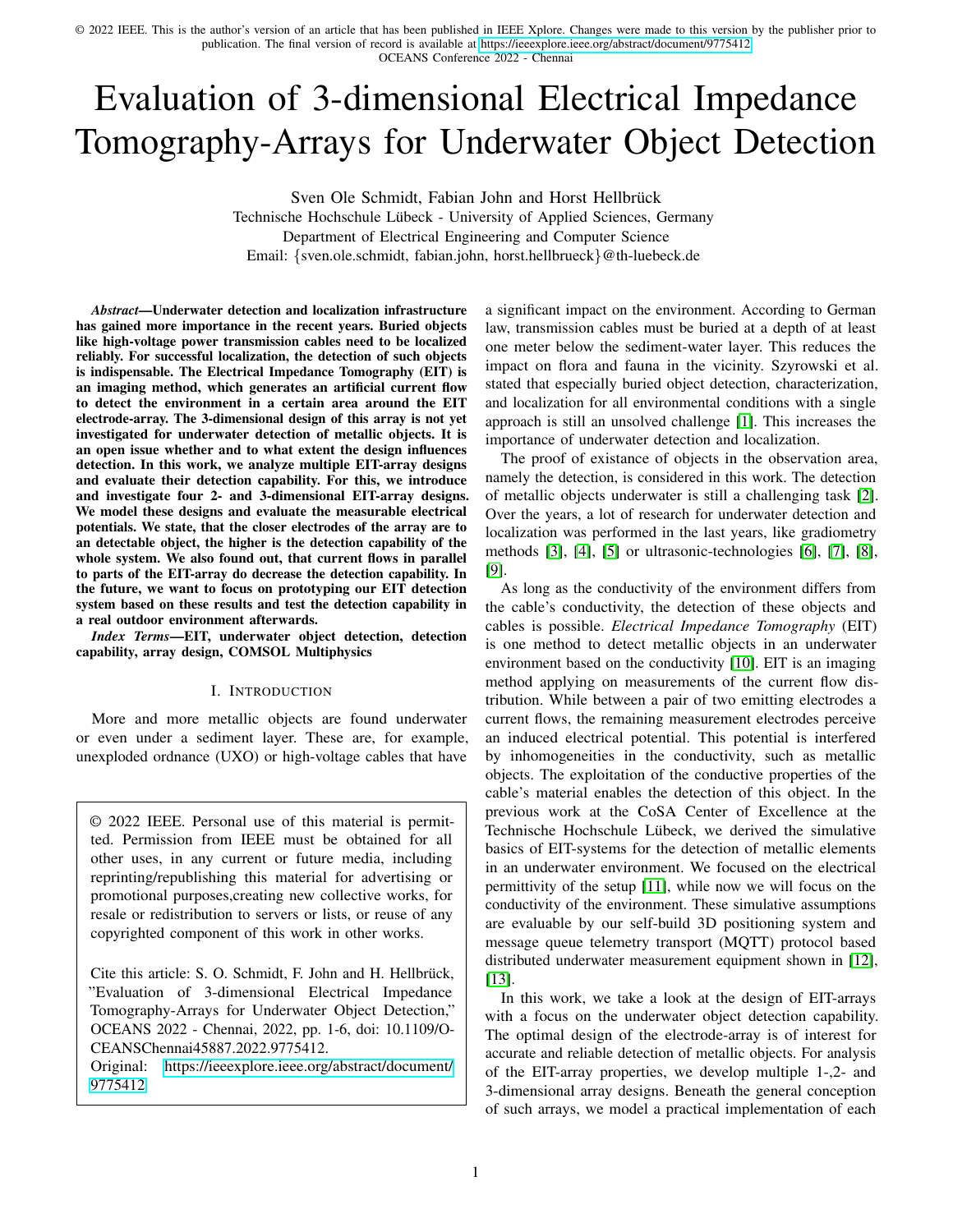located at  $P_{cyl} = (x, z) = (0.2925, 0.1)$  m while it extends for 0.6 m centered in y-direction. The conductor is also depicted in Figure 3.

Note, that for simulation, we will neglect the inhomogeneity of the sea water and the conductor, as well as thermal effects and simulation noise. Under this assumptions, still suitable solutions results, as shown in [11].

For comparability of the designs we will split up the emitting and measuring electrodes in the following to two arrays. We install a plane of four emitting electrodes with index  $n_{eEl} = 1, ..., 4$ , while each of the electrodes is a copper disc with a diameter of  $d_{eEl} = 5$  cm. By enlarging the electrodes, the transition resistance between electrode and environment is decreased, which leads to lower power losses. The electrodes are arranged in a  $2 \times 2$ -square with a spacing of 20 cm between the neighbored electrodes. We choose the emitting electrode array's position in the way, that the cylinder is directly below it to optimize the detection setup. The coordinates of the simulated electrode's centers are listed in Table I as well as shown in Figure 3:

TABLE I: Coordinates of the four emitting electrodes in the emitting array

| emitting electrode $n_{eEl}$ | position in array [m]                                                                                |
|------------------------------|------------------------------------------------------------------------------------------------------|
| 01                           |                                                                                                      |
| $\Omega$                     |                                                                                                      |
| 03                           |                                                                                                      |
| 04                           | $(0.1925, 0.295, 0.3)$<br>$(0.1925, 0.495, 0.3)$<br>$(0.3925, 0.295, 0.3)$<br>$(0.3925, 0.495, 0.3)$ |

These electrodes are successively provided in pairs of two with the constant currents  $I_1(t) = 1$  A and  $I_2(t) = -I_1(t) = -1$  A. This is done for all six electrode combinations, which are labeled by parameter  $n_{eC} = 1, ..., 6$ . While the constant current would lead to electrolysis between the electrodes in a real environment, this DC value is chosen, to simplify the statements regarding the detection capability.

In the following, we set the total number of measurement electrodes to twelve with index  $n_{mEl} = 1, ..., 12$  to ensure comparability between designs. Therefore the designs derived in Section III have different numbers of electrodes per plane. The position of the measurement electrodes for all four chosen designs are depicted in Figure 4.

We assume that the diameter of the measurement electrodes is negligibly small. The individual coordinates of the measurement electrodes for all designs are listed in Table II:

As mentioned in Section II, we need to install an additional reference electrode for grounding the measurement electrodes. The reference electrode is placed at  $P_{Ref} = (0.1925, 0.295, 0.75)$  in the simulation environment and has the same physical properties as the measurement electrodes. It is also shown in Figure 3.

For all measurement electrode array designs, the emitting electrode array is simulated and the electrical potential is determined twice: First with cylindrical conductor in the environment, subsequently the conductor is removed. So, we manage to focus on the difference between the measurements of the electrical potential. The higher the difference, the higher



Fig. 4: Position of the twelve measurement electrodes  $n_{mEl}$ for the four chosen EIT-array designs.

the influence of the conductor on the potentials and the more likely is the detection of this object based on the potentials.

For detection of objects in an air environment, we compared several distance metrics for target detection systems and found that the  $\ell$ 1-distance is a good choice [16]. Here, this is adapted for the underwater case. In the following,  $U_{n_{mEl}}(n_{eC})$  is the potential preceived by measurement electrode  $n_{mEl}$  for emitting electrode combination  $n_{eC}$  including the conductor in the environment. And  $\hat{U}_{n_{mEl}}(n_{eC})$  is the potential preceived in the same setup, but without including the conductor. Then, each of the designs in characterizable by the  $\ell$ 1-distance  $d_{des}$ with:

$$
d_{des} = \sum_{n_{eC}=1}^{6} \sum_{n_{mEl}=1}^{12} ||U_{n_{mEl}}(n_{eC})| - |\hat{U}_{n_{mEl}}(n_{eC})||. \tag{1}
$$

Note, that both potentials  $U_{n_{mEl}}(n_{eC})$  and  $\hat{U}_{n_{mEl}}(n_{eC})$  are grounded with respect to the reference electrode's potential. We assume, that the largest  $\ell$ 1-distance  $d_{des}$  leads to the design with the highest detection capability for this evaluation setup.

After introducing the evaluation environment, we will next depict the evaluation results for all four designs.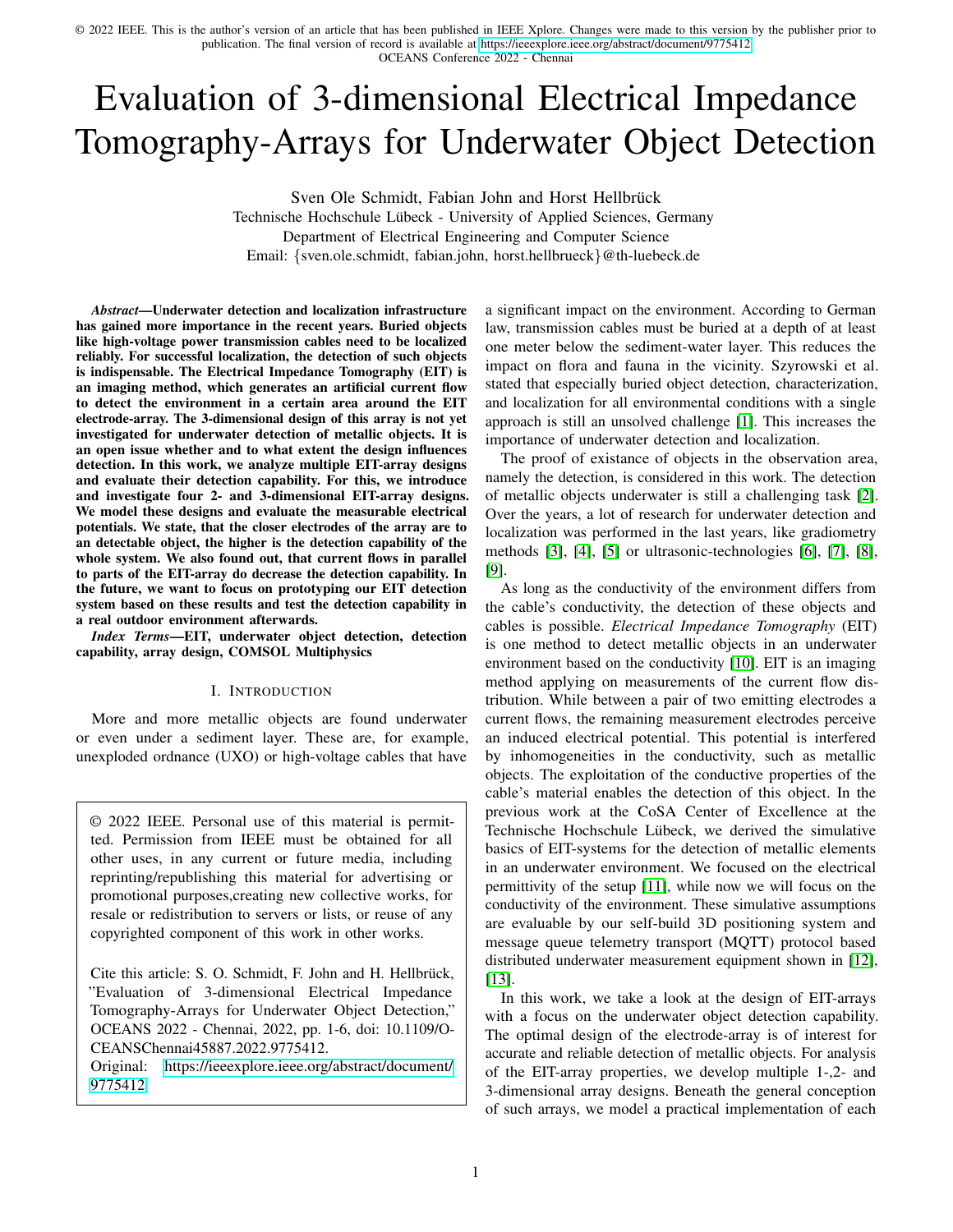OCEANS Conference 2022 - Chennai

TABLE II: Coordinates twelve measurement electrodes for the chosen designs sketched in Figure 2. The corresponding Subplots are mentioned next to the Design.

| $n_{mEl}$ | design (b1)            | design (c1)            |
|-----------|------------------------|------------------------|
| 01        | (0.1925, 0.245, 0.25)  | (0.1425, 0.295, 0.175) |
| 02        | (0.1925, 0.345, 0.25)  | (0.1425, 0.395, 0.175) |
| 03        | (0.1925, 0.445, 0.25)  | (0.1425, 0.495, 0.175) |
| 04        | (0.1925, 0.545, 0.25)  | (0.1425, 0.295, 0.275) |
| 05        | (0.2925, 0.245, 0.25)  | (0.1425, 0.395, 0.275) |
| 06        | (0.2925, 0.345, 0.25)  | (0.1425, 0.495, 0.275) |
| 07        | (0.2925, 0.445, 0.25)  | (0.2425, 0.295, 0.275) |
| 08        | (0.2925, 0.545, 0.25)  | (0.3425, 0.295, 0.275) |
| 09        | (0.3925, 0.245, 0.25)  | (0.2425, 0.395, 0.275) |
| 10        | (0.3925, 0.345, 0.25)  | (0.3425, 0.395, 0.275) |
| 11        | (0.3925, 0.445, 0.25)  | (0.2425, 0.495, 0.275) |
| 12        | (0.3925, 0.545, 0.25)  | (0.3425, 0.495, 0.275) |
| $n_{mEl}$ | design (c2)            | design (c3)            |
| 01        | (0.1425, 0.295, 0.175) | (0.1425, 0.295, 0.175) |
| 02        | (0.1425, 0.395, 0.175) | (0.1425, 0.495, 0.175) |
| 03        | (0.1425, 0.495, 0.175) | (0.1425, 0.295, 0.275) |
| 04        | (0.1425, 0.295, 0.275) | (0.1425, 0.495, 0.275) |
| 05        | (0.1425, 0.395, 0.275) | (0.4425, 0.295, 0.175) |
| 06        | (0.1425, 0.495, 0.275) | (0.4425, 0.495, 0.175) |
| 07        | (0.4425, 0.295, 0.175) | (0.4425, 0.295, 0.275) |
| 08        | (0.4425, 0.395, 0.175) | (0.4425, 0.495, 0.275) |
| 09        | (0.4425, 0.495, 0.175) | (0.2425, 0.295, 0.275) |
| 10        | (0.4425, 0.295, 0.275) | (0.3425, 0.295, 0.275) |
| 11        | (0.4425, 0.395, 0.275) | (0.2425, 0.495, 0.275) |
| 12        | (0.4425, 0.495, 0.275) | (0.3425, 0.495, 0.275) |

#### *B. Evaluation of the Simulation Results*

After introducing the evaluation setup, we analyze the results of the simulation in this section.

The resulting distances  $d_{des}$  for the four chosen designs are shown in Table III:

TABLE III: Distances  $d_{des}$  of the designs depicted in Figure 4 for the emitting electrodes  $n_{eC,1}$  and  $n_{eC,2}$  (The combination is topview-illustrated beneath the indicees - Blue: active, White: non active.)

| $n_{eC,1/2}$          | design (b1)          | design (c1)          | design (c2)          | design (c3)          |
|-----------------------|----------------------|----------------------|----------------------|----------------------|
| 01 & 02 $38$          | $0.35 \text{ mV}$    | $0.26 \,\mathrm{mV}$ | $0.18 \,\mathrm{mV}$ | $0.28 \,\mathrm{mV}$ |
| 01 & 03 & 03 & 02     | $0.62 \text{ mV}$    | $0.66 \,\mathrm{mV}$ | $1.03 \,\mathrm{mV}$ | 0.8 <sub>m</sub> V   |
| 01 & 04 $\frac{8}{3}$ | $0.49 \text{ mV}$    | $0.67 \,\mathrm{mV}$ | $1.03 \,\mathrm{mV}$ | $0.79 \,\mathrm{mV}$ |
| 02 & 03 & 03          | $0.49 \,\mathrm{mV}$ | $0.67 \,\mathrm{mV}$ | $1.04 \text{ mV}$    | $0.79 \,\mathrm{mV}$ |
| 02 & 04 & 08          | $0.62 \text{ mV}$    | $0.67 \,\mathrm{mV}$ | $1.03 \,\mathrm{mV}$ | $0.79 \,\mathrm{mV}$ |
| 03 & 04 & 8           | $0.35 \,\mathrm{mV}$ | $0.18 \,\mathrm{mV}$ | $0.18 \,\mathrm{mV}$ | $0.28 \,\mathrm{mV}$ |
| sum of $d_{des}$      | 2.9 <sub>m</sub> V   | $3.1 \text{ mV}$     | $4.5 \,\mathrm{mV}$  | $3.7 \,\mathrm{mV}$  |

Note, that all calculated distances  $d_{des}$  of the determined electrical potentials are much greater than the pre-determined variation of the software. Therefore, all four designs are able to detect the existance of a cylindric conductor based on the change of electric potential.

The 2-dimensional design (b1) covers only the 2-dimensional space. The further an object moves away from the plane of the measurement electrodes, the lower the effect on the induced electrical potentials. We assume, that this will also further decrease the distance  $d_{des}$ . In our evaluation, the design achieves a distance sum of 2.9 mV for all combinations  $n_{eC,1}$  &  $n_{eC,2}$ . The difference in electric potential is still

detectable, but this array represents the smallest distance of all evaluated designs.

The 3-dimensional design (c1) consists of two planes, which are perpendicular to each other. Adding a third dimension by rearranging the electrodes increases the distance  $d_{des}$  compared to design (b1). Here, the design achieves a distance sum of 3.1 mV.

In design (c2), we arrange the measurement electrodes in two parallel planes. This design promotes the object detection capability. The emitting electrode combinations  $n_{eC,1}$  &  $n_{eC,2}$ , which are also parallel to the planes, have the overall smallest determined distances  $d_{des}$  with 0.18 mV each. However, as soon as current flows on a transverse connection between the electrodes, we reach the maximum distance  $d_{des}$  of 1.04 mV.

The last evaluated design (c3) includes three planes, which frame the observation area. Similar to design (c2), the combinations  $n_{eC,1}$  &  $n_{eC,2}$ , which run transverse to the parallel side planes, show the strongest distances with 0.8 mV each. For the emitting electrode combinations parallel to the side planes, we get much weaker distances of 0.28 mV.

In general, we find that the  $\ell$ 1-distance defined in eq. (1) changes for different array designs. The higher this  $\ell$ 1-distance, the more change of electrical potential between the setup with and without conductor is remarkable. It is recognizable, that the more measurement electrodes are closer to the cylindric conductor, the higher the  $\ell$ 1-distance  $d_{des}$  and thus the detection capability. Since the conductor will be at an unknown location in a real detection, an arrangement in three dimensions is recommended. In addition, cross-connections leading to transverse current flow wrt. the measurement electrode planes are preferred as combinations, since these had the highest  $\ell$ 1-distances  $d_{des}$  in all four designs.

## V. CONCLUSION AND FUTURE WORK

This paper shows the evaluation of 2- and 3-dimensional EIT-arrays for underwater object detection.

After a classification of existance proof of objects, namely *object detection*, in the research field, the basis for the design considerations is laid by the description of EIT. By selectively applying currents to emitting electrodes, EIT causes a current flow through the medium, which is perceived as an induced electric potential by measurement electrodes. The design of the arrays are developed in 1-, 2- and 3-dimensional space. Due to the lack of covering, the 1-dimensional design case and one of the 2-dimensional design concepts will not be pursued further. To ensure comparability of the designs, the array of emitting and measuring electrodes is split. In addition, it is noted that despite the increasing dimension, the number of measurement electrodes remains constant.

Based on these assumptions, four designs were developed and evaluated in a modeled underwater environment. A conductive cylinder is included as the object to be detected, so that the designs are evaluated with and without the cylinder. For the evaluation of the object detection capability of the designs, the  $\ell$ 1-distance  $d_{des}$  was introduced as a metric. This metric sums up the potential differences between the evaluation